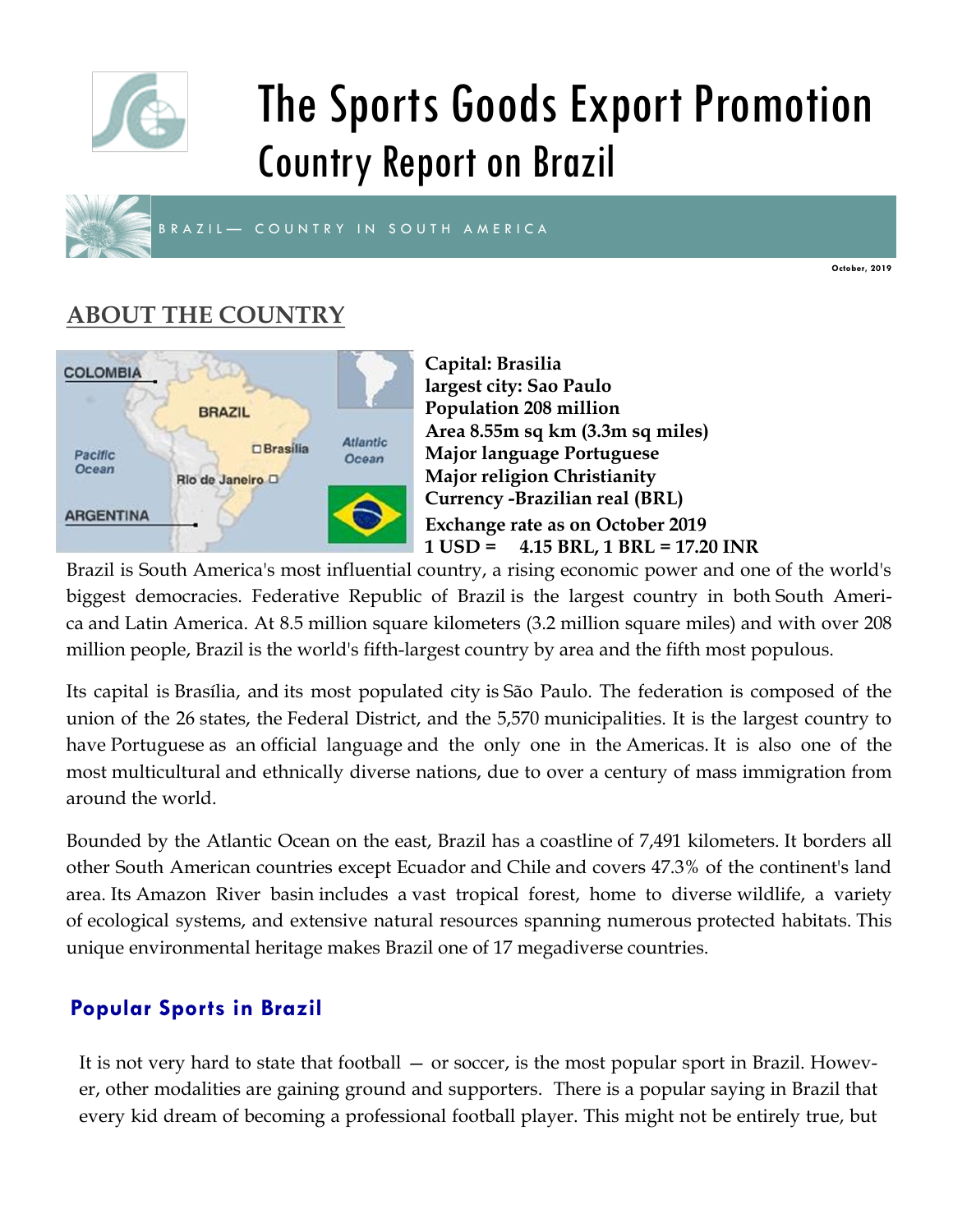## **Popular Sports in Brazil (Contd)**

preferences. Soccer is a national passion, but nowadays, for many people, it is not the only one. Other sports are becoming more and more popular for different reasons. There is no doubt that the ease of watching anything nowadays is a major factor, especially since broadcasters are now airing [international competitions](http://thebrazilbusiness.com/article/visa-for-foreign-artist-or-sportsperson-in-brazil) of diverse modalities, and due to live streaming services.

Since it is not possible to quantify precisely the number of practitioners of each sport, the list below will introduce the ones that are more commonly watched as well.

[Football is Brazil's favorite sport](http://thebrazilbusiness.com/article/36-largest-soccer-teams-in-brazil), period. According to FIFA (Fedération Internationale de Football Association), there are 13.2 million football players in Brazil, not considering those who practice it merely for fun. Brazil is known as the country of some of the most talented players in the world, and is the only national team which has won five FIFA World Cup titles. Volleyball- No other sport can match Football's popularity, but Volleyball is probably the one that gets closer. Swimming- It is not hard to understand why Swimming is popular in a country that has a coast with more than 7,000 km. It might be important to highlight that saying you do not know how to swim may seem a bit strange to some Brazilians. Athletics- Athletics is not one single sport, but a group of them, which helps make this popular. But different modalities related to Running and Jumping are encouraged by teachers in many public schools, even though competitors complain about the lack of investment on the professional competitors by the government.

Both Futsal and Beach Soccer - known as Futebol de Areia - are variations from the country's most popular sport, and were [created in Brazil.](http://thebrazilbusiness.com/article/7-most-famous-brazilian-inventions) The first one refers to indoor football, where each team has only five players and the court is smaller than a regular pitch. It is very popular among young students, since it is easier to find an indoor court than a football pitch available. The second one is the football version played in a sand pitch. The abundance of beaches also explains the popularity of this sport. Judo-Even though Judo is not so hyped nowadays as other similar sports in Brazil, it is considered the most practiced martial art in the country. The 2006 Atlas do Esporte Brasileiro states that more than 2 million people practicing Judo, which was originally invented in Japan. Kids and youngsters are responsible for a big share in the number of practitioners. Surfing - Brazil has several beaches suitable for it, and it is one of the most popular extreme sports in the country. It is hard to not find a surfer while you are visiting a Brazilian beach. Variations of this sport - like Bodyboarding and Standup Paddle - are also popular. Skateboarding - Like in any other country, Skateboarding is practiced mainly by young people, although there are some older supporters as well.

## **Trade with Brazil**

Brazil is one of the most important trading partners of India in the entire LAC (Latin America and Caribbean) region. India-Brazil bilateral trade has increased substantially in the last two decades. In last decade, the bilateral trade registered handsome annual growth every year, and reached to a peak of US\$11.4bn in 2014 making India the 8th largest trading partner.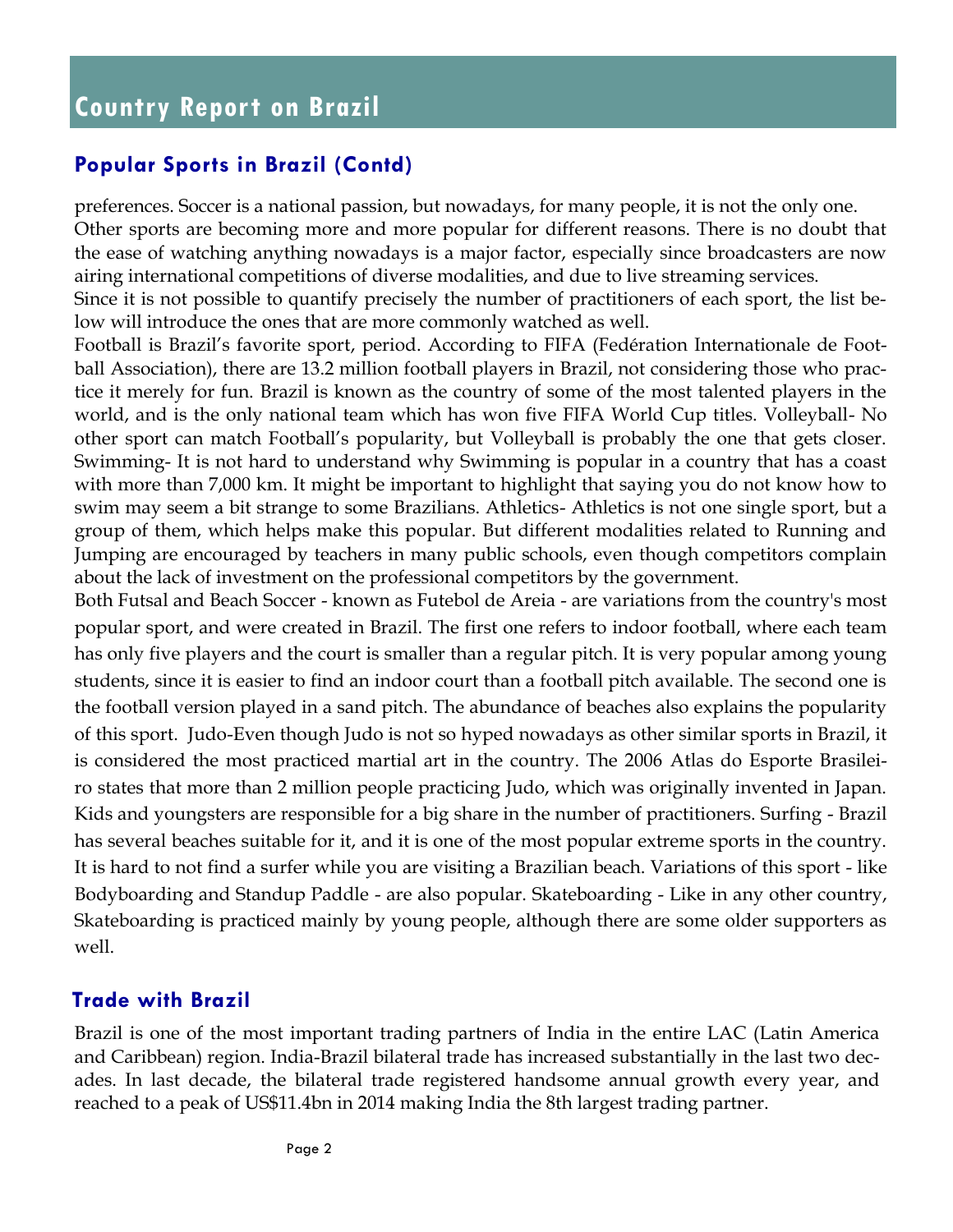Due to economic recession of Brazil started in 2015, and the global drop in commodity prices affected Brazil's overall global trade. Consequently, the negative impact was felt in the bilateral trade as well; it came down to US\$7.9 bn in 2015 and US\$5.64 bn in 2015. However, with recovery in Brazilian economy in year 2017, the bilateral trade rose back to US\$7.6 bn, with a handsome 34.71% growth, the highest among the top 10 trading partners of Brazil. During 2017, India's exports to Brazil were US\$2.94 bn and India's imports from Brazil were US\$4.66 bn with India having a trade deficit of USD 1.7 Billion; and India rose to 10th position from 11th position in year 2016. The balance of trade has generally been in favour of India, except 2009, 2012 and 2016 when it was slightly in favour Brazil. Diesel imports from India, which used to form 40-50% of the export basket, has seen a continuous slump since 2014. It further declined in both volume and value terms in year 2017 when India exported 76 million kg worth USD 43 Million (1.46% share) as against 465 Million kg worth USD 169 Million in the last year, resulting in a humongous decline of -74.67% in dollar terms y-o-y. This resulted in slipping to 8th spot as top exporters of diesel oil to Brazil from 2nd position in year 2016. The main items of export from India to Brazil are diesel, organic chemicals and pharmaceutical products, man-made filaments, nuclear reactors, boilers, machinery and mechanical appliances, textile products (synthetic filaments/fibres, cotton, apparels, accessories etc.). Main items of Brazilian exports to India were Petroleum products, mainly crude oil, cane sugar, copper ore, soya oil and gold.

Import of Toys and Sports Goods (9503, 9504, 9506, 9507) in Brazil from world and India's position is shown in below tables:

| Rank           | <b>Exporters</b>         | Imported value in 2016 | Imported value in 2017 | Imported value in 2018 |
|----------------|--------------------------|------------------------|------------------------|------------------------|
|                | World                    | 2,27,422               | 2,51,959               | 2,88,319               |
|                | China                    | 1,85,715               | 2,05,394               | 2,42,242               |
| $\overline{2}$ | Viet Nam                 | 8,034                  | 9,005                  | 10,986                 |
| 3              | Mexico                   | 11,455                 | 8,299                  | 9,888                  |
| 4              | Indonesia                | 5,562                  | 8,223                  | 7,087                  |
| 5              | Malaysia                 | 4,785                  | 6,940                  | 4,304                  |
| 6              | Hong Kong, China         | 3,161                  | 3,261                  | 2,770                  |
| $\overline{7}$ | Paraguay                 | 1,592                  | 2,087                  | 2,712                  |
| 8              | <b>I</b> ndia            | 312                    | 604                    | 1,436                  |
| 9              | Canada                   | 1,000                  | 1,146                  | 955                    |
| 10             | United States of America | 814                    | 1,406                  | 878                    |

#### **9503 wheeled toys; dolls; puzzles of all kinds**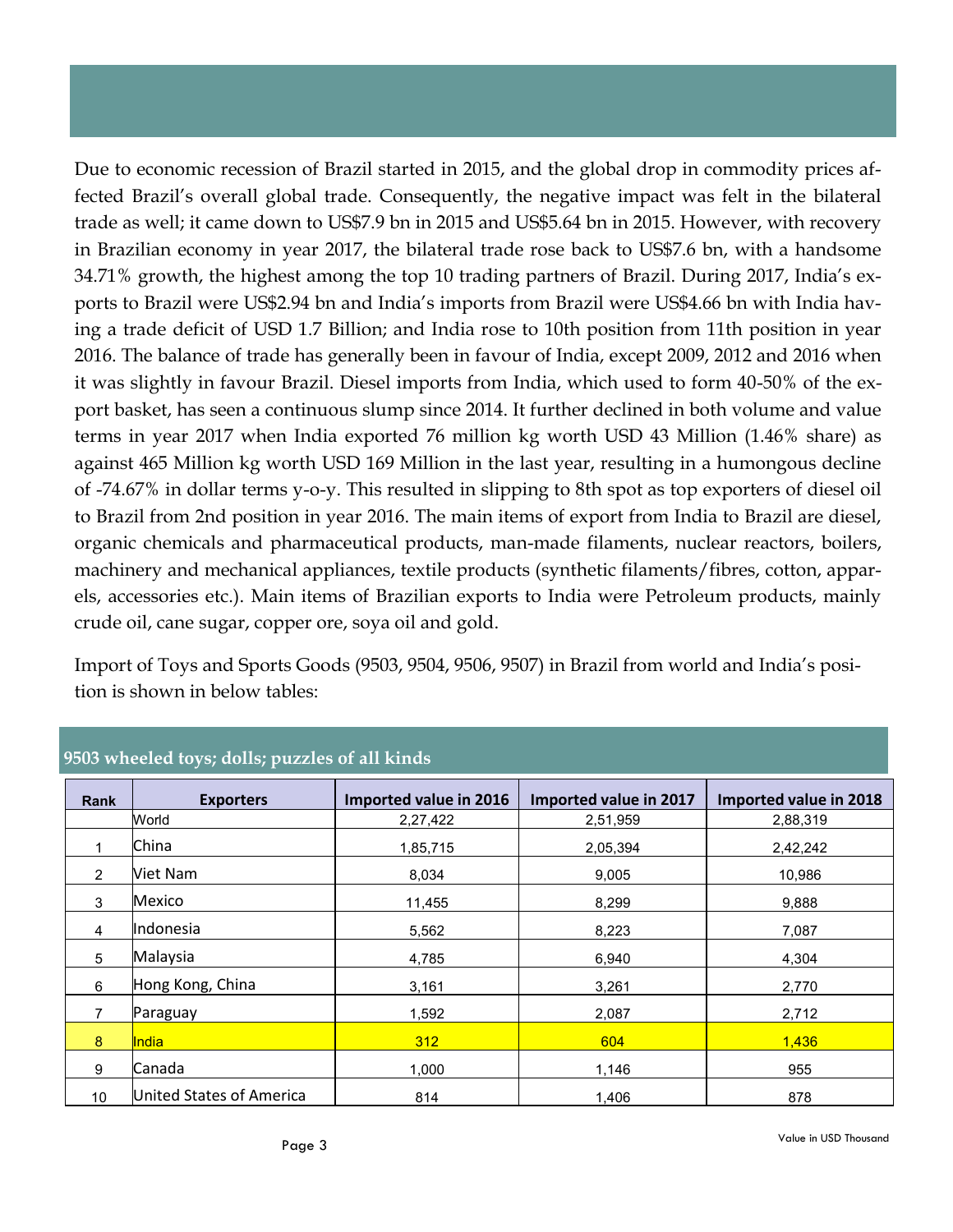#### **9504 Video game consoles, table or parlour games, bowling alley equip.**

| <b>Rank</b>    | <b>Exporters</b> | Imported value in 2016 | Imported value in 2017 | Imported value in 2018 |
|----------------|------------------|------------------------|------------------------|------------------------|
|                | World            | 22,762                 | 52,417                 | 58,973                 |
|                | China            | 20,923                 | 48,576                 | 55,945                 |
| $\overline{2}$ | <b>USA</b>       | 465                    | 2,148                  | 823                    |
| 3              | Hong Kong, China | 560                    | 421                    | 523                    |
| $\overline{4}$ | Germany          | 110                    | 169                    | 272                    |
| 5              | South Korea      | 28                     | 68                     | 247                    |
| 6              | Portugal         | 136                    | 201                    | 241                    |
|                | Japan            | 121                    | 146                    | 172                    |
| 8              | Poland           | 11                     | 16                     | 97                     |
| 9              | Israel           | 13                     | 24                     | 89                     |
| 10             | United Kingdom   | 50                     | 174                    | 61                     |
| 24             | India            | 17                     | 18                     |                        |

## **9506 All kinds of sports equipment**

| Rank | <b>Exporters</b> | Imported value in 2016 | Imported value in 2017 | Imported value in 2018 |
|------|------------------|------------------------|------------------------|------------------------|
|      | World            | 94,066                 | 1,31,669               | 1,38,847               |
|      | China            | 58,398                 | 86,700                 | 93,444                 |
| 2    | <b>USA</b>       | 5,936                  | 6,359                  | 8,382                  |
| 3    | <b>Hungary</b>   | 2,505                  | 3,128                  | 6,219                  |
| 4    | Pakistan         | 3.062                  | 3,990                  | 3,958                  |
| 5    | Viet Nam         | 1,650                  | 2,192                  | 3,346                  |
| 6    | Italy            | 3,997                  | 3,861                  | 2,776                  |
|      | Thailand         | 1,812                  | 2,438                  | 2,323                  |
| 8    | Hong Kong, China | 743                    | 2,418                  | 2,315                  |
| 9    | Slovakia         | 2,258                  | 3,242                  | 931                    |
| 10   | Indonesia        | 530                    | 505                    | 791                    |
| 13   | India            | 279                    | 530                    | 397                    |

### **9507 Fishing rods, fish-hooks etc, hunting or shooting requisites**

| Rank | <b>Exporters</b> | Imported value in 2016 | Imported value in 2017 | Imported value in 2018 |
|------|------------------|------------------------|------------------------|------------------------|
|      | World            | 8,267                  | 10,176                 | 11,573                 |
| 1    | China            | 5,526                  | 6,800                  | 8,110                  |
| 2    | South Korea      | 621                    | 917                    | 1,192                  |
| 3    | Malaysia         | 714                    | 511                    | 540                    |
| 4    | Paraguay         | 279                    | 517                    | 536                    |
| 5    | Japan            | 411                    | 485                    | 381                    |
| 6    | Hong Kong, China | 182                    | 258                    | 203                    |
| 7    | <b>USA</b>       | 182                    | 188                    | 166                    |
| 8    | <b>Viet Nam</b>  | 54                     | 74                     | 105                    |
| 9    | Estonia          | 29                     | 120                    | 79                     |
| 10   | France           | 47                     | 75                     | 68                     |
| 29   | India            | $\mathbf{0}$           | $\mathbf{0}$           | $\mathbf{0}$           |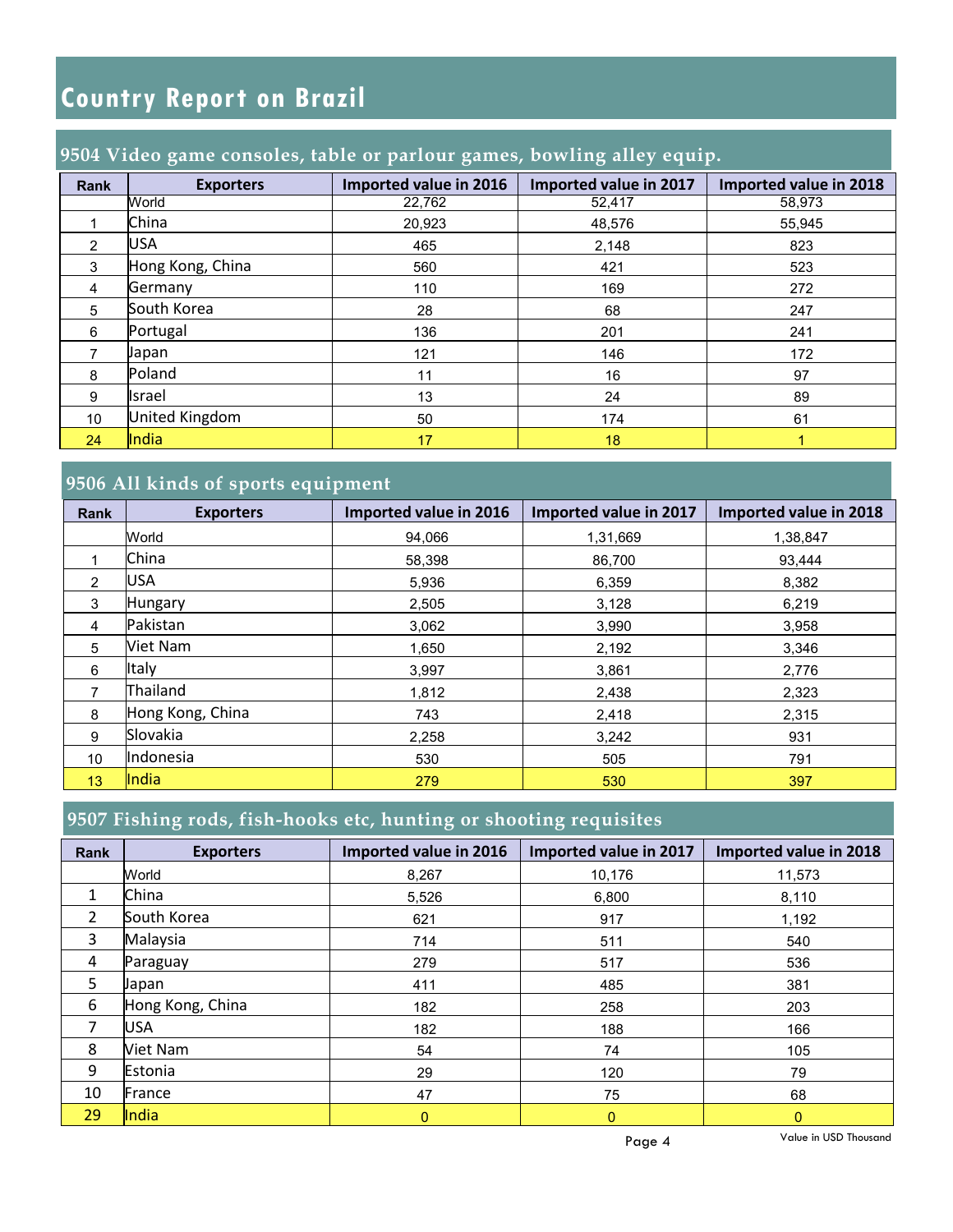#### **Preferred sports brands in Brazil**

#### **NIKE**

Nike enjoyed a very favourable year, sponsoring the French football team (FIFA World Cup winner), the Croatian team (the other finalist) and the third-placed Belgian team. The brand also sponsored the official ball and had several advertising boards within the stadiums.

#### **ADIDAS**

Nevertheless, adidas do Brasil remained the leading company in sportswear in value terms in 2018. This is because it has more than one brand in the country, with adidas, adidas Kids and Reebok.

#### **[CCM](http://ccm.net.br/)**

Designed and made in its own factory located in Brazil, CCM is one of the largest activewear brands dominating the Brazilian market today, with an ever-growing international presence. **LAUF**

his relatively young brand, created in 2010, knows how to make a name for themselves, and by getting in on the athleisure trend, they're doing just that. Known for not compromising fashion for function, LAUF allows its wearers to revel in both, and their ad campaigns show it. Taking a sharp turn away from the traditional sportswear shoots, the high-end editorial images featured on their Instagram share a story that assures viewers they've landed someplace leaps and bounds away from their average gym.

#### **[NU BODY](http://nubodywear.com/)**

The baby of this bunch, newcomers Nu Body are here to represent 2016 with a look indicative of today's style: the highly refined throwback. Brazilian designer Andre Lima and lingerie line Hope come together to form this budding brand, bringing bodysuits, leggings, top and jackets to make for an easy integration to any wardrobe, using killer colors and tight cut lines.

#### **Supermarkets In Brazil**

According to the research done in 2014 made by the Brazilian Supermarket Association (Abras), the supermarket sector revenue was BRL 258.7 billion. About 65% of the total amount went to the ten largest supermarket chains in Brazil.

#### **Companhia Brasileira de Distribuição**

Grupo Pão de Açúcar was founded in 1948 by Valentim dos Santos Diniz. The company is currently controlled by the French Grupo Casino, one of the world's leader in the [food](http://thebrazilbusiness.com/article/restrictions-for-food-importation) retail business. Brands by Grupo Pão de Açúcar

#### **Carrefour Comércio e Indústria Ltda.**

The French group came to Brazil in 1975, bringing the concept of hypermarkets to the country. Carrefour had at some point more than 500 stores, but downsized their operations significantly over the past few years. Brands by Carrefour

Carrefour, Carrefour Selection, Viver, Carrefour Kids, Carrefour Baby, Carrefour Discount and Tex.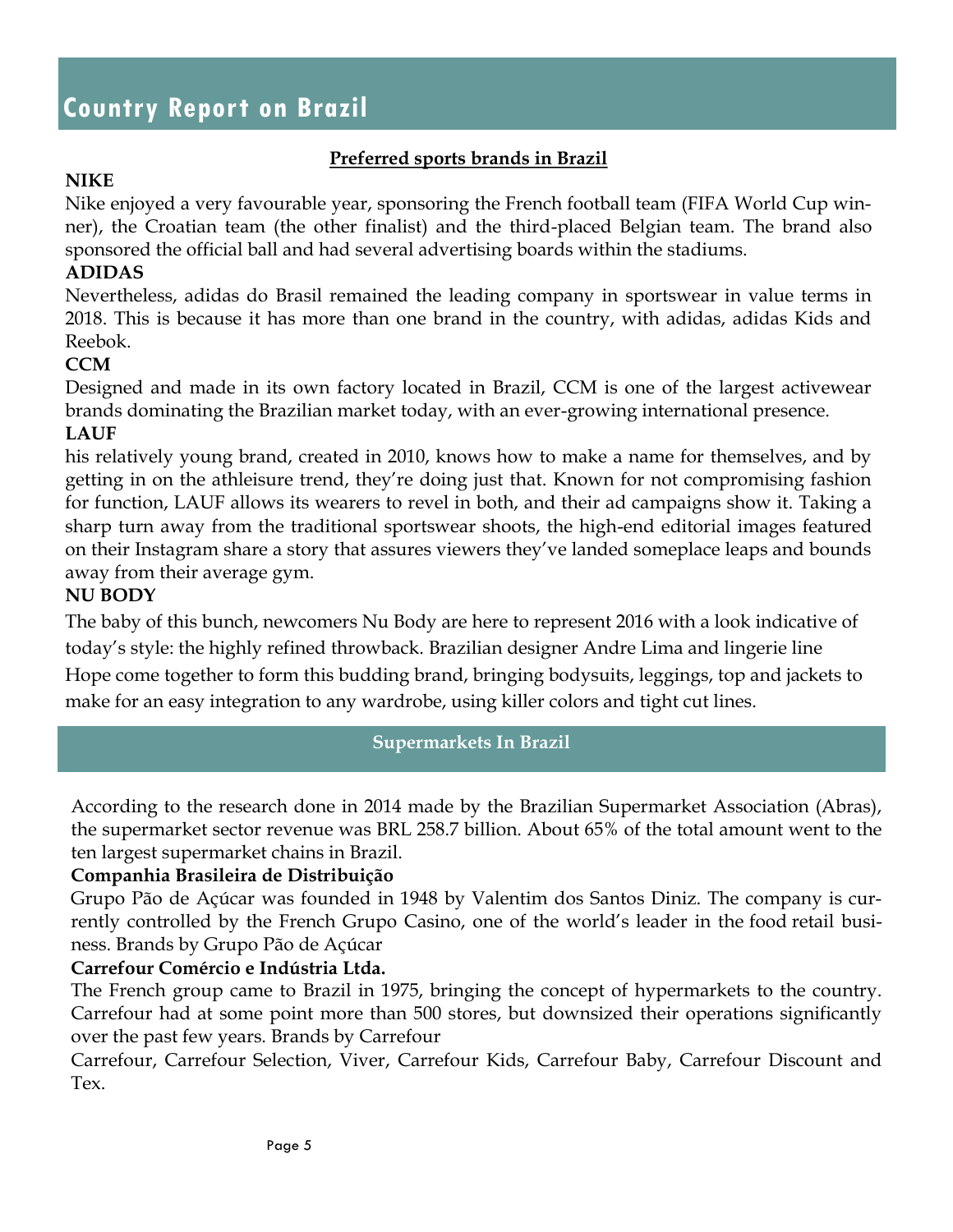#### **Wal-Mart Brasil Ltda.**

This US giant came to Brazil in 1995. The group operates in 18 Brazilian states in the Northeast, Southeast, South and Central-Western [regions.](http://thebrazilbusiness.com/article/brazilian-regions-for-foreign-investors)

#### **Brands by Wal-Mart**

Sentir Bem, Bom Preço, Great Value, Equate, Ekonomico, Top Chef, Member's Mark, Bakers&Chefs, Confiare, Select Edition, Simply Basic, George, 725, Athletic Works, Supertech, Ozark and Pro Works.

#### **Cencosud Brasil Comercial Ltda.**

Cencosud is originally from Chile and expanded to Brazil through acquisition of several Brazilian [supermarket](http://thebrazilbusiness.com/article/brazilian-supermarket-ecosystem) chains. In Brazil since 2007, the company has been showing an aggressive growth strategy throughout South America.

#### **Companhia Zaffari Comércio e Indústria**

Zaffari is a Brazilian group that was founded in 1935, in the state of Rio Grande do Sul. The business remains under the command of its founders, the Zaffari family.

# **Trade Agreement with India**

Brazil and India are part of MERCOSUR Trade Agreement. MERCOSUR is a trading bloc in Latin America comprising Brazil, Argentina, Uruguay and Paraguay. MERCOSUR was formed in 1991 with the objective of facilitating the free movement of goods, services, capital and people among the four member countries.

A Framework Agreement had been signed between India and MERCOSUR on 17th June 2003 at Asuncion, Paraguay. The aim of this Framework Agreement was to create conditions and mechanisms for negotiations in the first stage, by granting reciprocal tariff preferences and in the second stage, to negotiate a free trade area between the two parties in conformity with the rules of the World Trade Organization.

As a follow up to the Framework Agreement, a Preferential Trade Agreement (PTA) was signed in New Delhi on January 25, 2004 between MERCOSUR and India to promote the expansion of trade by granting reciprocal fixed tariff preferences with the ultimate objective of creating a free trade area between the parties.

The India-MERCOSUR PTA provides for five Annexes. These have been signed between the two sides on March 19, 2005, upon the conclusion of G-20 Meeting in New Delhi. The major products covered in Indian offer list are meat and meat products, organic & inorganic chemicals, dyes & pigments, raw hides and skins, leather articles, wool, cotton yarn, glass and glassware, articles of iron and steel, machinery items, electrical machinery and equipment, optical, photographic & cinematographic apparatus.